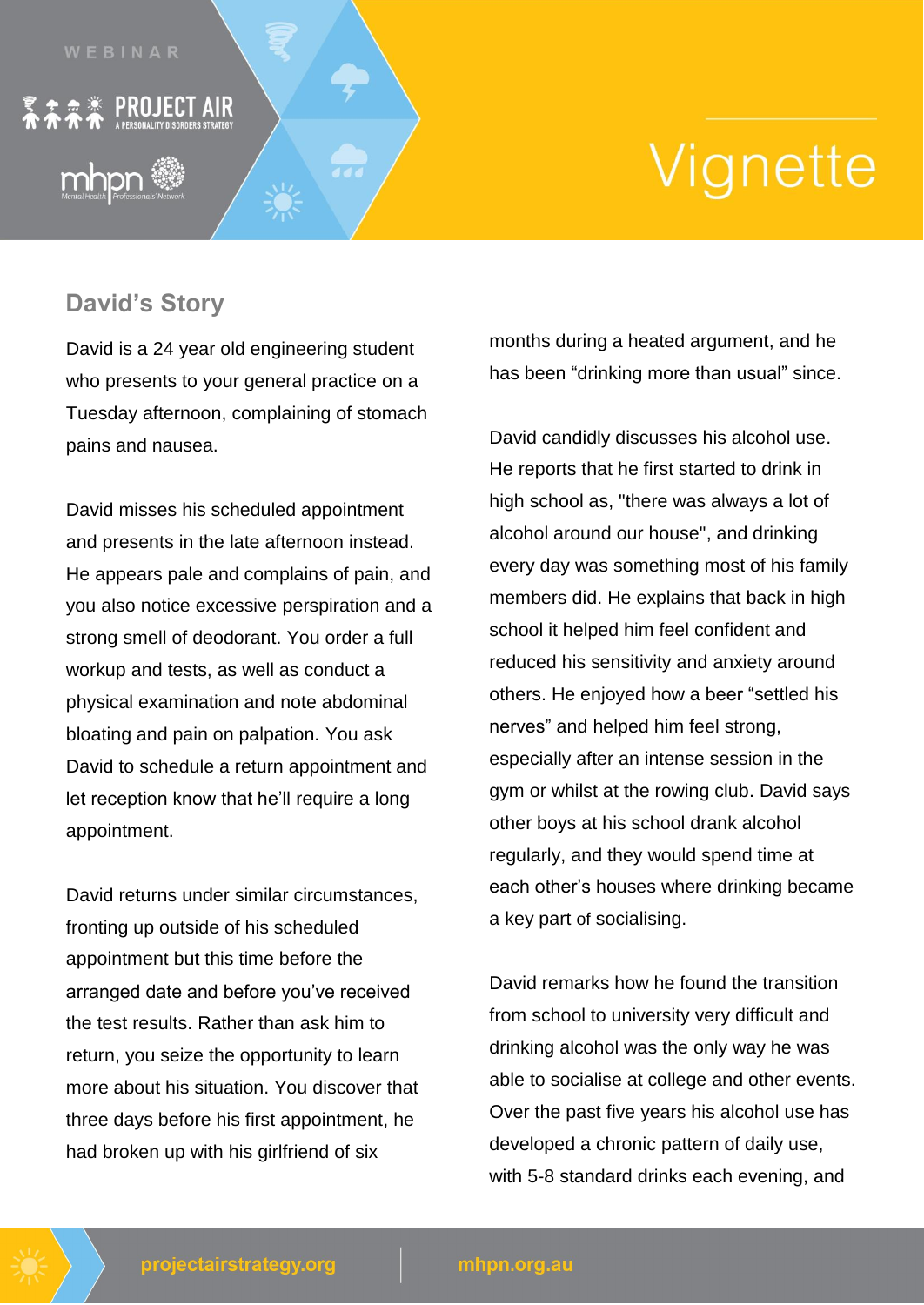## Vignette

sometimes 1-2 sandard drinks in the morning to "take the edge off" before he goes to class. Weekends can sometimes lead to all night drinking binges where he might consume up to 10 standard drinks in a single evening session. David tells you he also uses cannabis and MDMA with his friends during weekends. He reports smoking cannabis socially, often 3-4 joints over a weekend, and that his use of MDMA varies depending on who he is socialising with. He also tells you that sometimes he'll "just take whatever people have without asking what it is". Three months ago he was caught speeding whilst intoxicated and was disqualified from driving.

• ※ PROJECT AIR

You ask more about his upbringing and relationships. David tells you he's had a history of challenging relationships including with his family. He tells you his father was a successful businessman, and was frequently absent on travel or worked overnight to align with the North American stock market hours. He describes his mother as "extremely critical" and that she was "easily upset, got angry at little things"

and was highly demanding of her children. David is the older of two boys, with his brother only finishing high school this year. He tells you they were never close because of the age gap between them.

David describes himself as "having a bit of a short fuse." At school he excelled at sports like football and rowing, but was prone to getting into fights when provoked. He was in trouble a number of times at school for physically intimidating others, after which his parents were summoned to the principal's office to discuss "his problems". He reports several meetings with counsellors, but that he didn't return for further appointments. When you ask why, David explains that counselling brought up emotions he couldn't cope with, and he found it "too full on" to talk about his experiences and emotions.

David's previous romantic relationships appear to have been stormy. He tells you that his relationships "always end up the same way", and describes that when he pushes for greater intimacy in relationships, his girlfriends threaten to leave, telling him

## mhpn.org.au